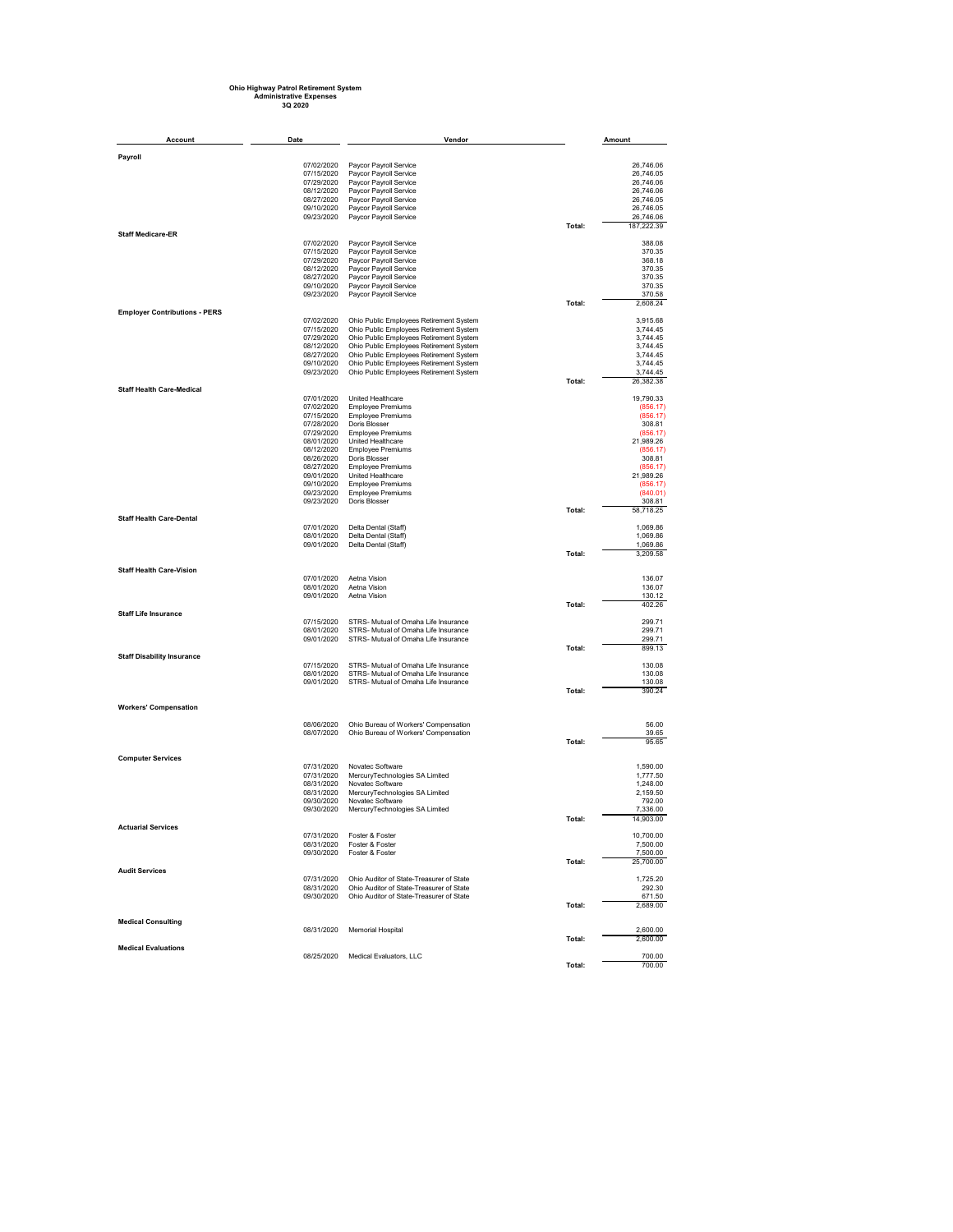| Account                                 | Date                     | Vendor                                                    |        | Amount               |
|-----------------------------------------|--------------------------|-----------------------------------------------------------|--------|----------------------|
| <b>Legal Services</b>                   |                          |                                                           |        |                      |
|                                         | 07/31/2020               | Bricker & Eckler                                          |        | 1,025.00             |
|                                         | 08/31/2020               | Ice Miller I I C                                          |        | 560.50               |
|                                         | 08/31/2020               | Bricker & Eckler                                          |        | 2,400.00             |
|                                         | 09/30/2020<br>09/30/2020 | Attorney General's Office<br>Ice Miller LLC               |        | 3,204.88<br>8,791.00 |
|                                         | 09/30/2020               | Bricker & Eckler                                          |        | 3,090.00             |
|                                         |                          |                                                           | Total: | 19,071.38            |
| <b>Service By Others</b>                |                          |                                                           |        |                      |
|                                         | 07/01/2020               | Employee Benefit Service Center                           |        | 35.25                |
|                                         | 07/03/2020               | Paycor Payroll Service                                    |        | 80.16                |
|                                         | 07/10/2020               | <b>ADT Security</b>                                       |        | 216.03               |
|                                         | 07/16/2020               | Paycor Payroll Service                                    |        | 87.60                |
|                                         | 07/30/2020               | Paycor Payroll Service                                    |        | 77.05                |
|                                         | 07/31/2020<br>07/31/2020 | Culligan<br><b>Buck Global LLC</b>                        |        | 32.50                |
|                                         | 07/31/2020               | Treasurer Of State                                        |        | 515.00<br>2.52       |
|                                         |                          |                                                           |        |                      |
|                                         | 08/01/2020               | Employee Benefit Service Center                           |        | 35.25                |
|                                         | 08/11/2020<br>08/11/2020 | <b>ADT Security</b><br>Go Daddy                           |        | 160.47<br>79.99      |
|                                         | 08/13/2020               | Paycor Payroll Service                                    |        | 77.05                |
|                                         | 08/25/2020               | Paycor Payroll Service                                    |        | 80.16                |
|                                         | 08/28/2020               | Paycor Payroll Service                                    |        | 108.70               |
|                                         | 08/31/2020               | Culligan                                                  |        | 32.50                |
|                                         |                          | <b>Buck Global LLC</b>                                    |        | 515.00               |
|                                         | 08/31/2020<br>08/31/2020 | <b>Treasurer Of State</b>                                 |        | 3.36                 |
|                                         |                          |                                                           |        |                      |
|                                         | 09/01/2020               | Employee Benefit Service Center                           |        | 35.32<br>49.06       |
|                                         | 09/08/2020<br>09/10/2020 | Ohio Mobile Shredding<br><b>ADT Security</b>              |        | 212.15               |
|                                         | 09/11/2020               | Paycor Payroll Service                                    |        | 77.05                |
|                                         |                          | Paycor Payroll Service                                    |        | 66.50                |
|                                         | 09/24/2020<br>09/30/2020 | Culligan                                                  |        | 32.50                |
|                                         | 09/30/2020               | Treasurer Of State                                        |        | 2.94                 |
|                                         | 09/30/2020               | <b>Buck Global LLC</b>                                    |        | 515.00               |
|                                         |                          |                                                           | Total: |                      |
|                                         |                          |                                                           |        | 3,129.11             |
| <b>Education-Staff</b>                  |                          |                                                           |        |                      |
|                                         | 08/11/2020               | National Academy of Continuing Legal Education            |        | 50.00                |
|                                         | 08/11/2020               | National Conference on Public Employee Retirement Systems |        | 250.00               |
|                                         | 09/10/2020               | Public Pension Financial Forum                            |        | 500.00               |
|                                         |                          |                                                           | Total: | 800.00               |
| <b>Membership Outreach</b>              |                          |                                                           |        |                      |
|                                         | 07/30/2020               | Carl Roark<br>Carl Roark                                  |        | 154.10               |
|                                         | 08/31/2020<br>09/30/2020 | Carl Roark                                                |        | 11.50<br>234.03      |
|                                         |                          |                                                           |        |                      |
| Printing                                |                          |                                                           | Total: | 399.63               |
|                                         | 09/24/2020               | Ricoh                                                     |        | 1,072.81             |
|                                         |                          |                                                           | Total: | 1,072.81             |
| <b>Postage and Supplies</b>             |                          |                                                           |        |                      |
|                                         | 07/04/2020               | United Parcel Service                                     |        | 7.75                 |
|                                         | 07/20/2020               | Pitney Bowes Inc                                          |        | (33.00)              |
|                                         | 08/04/2020               | Pitney Bowes Inc                                          |        | 50.00                |
|                                         | 08/20/2020               | Pitney Bowes Inc                                          |        | (33.00)              |
|                                         | 09/08/2020               | Pitney Bowes Inc                                          |        | 250.00               |
|                                         | 09/11/2020               | Pitney Bowes Inc                                          |        | 105.00               |
|                                         | 09/21/2020               | Pitney Bowes Inc                                          |        | (33.00)              |
|                                         |                          |                                                           | Total: | 313.75               |
| <b>Telecommunications Services</b>      |                          | Time Warner Cable                                         |        |                      |
|                                         | 07/01/2020               | Intrado                                                   |        | 1,151.37             |
|                                         | 07/10/2020<br>08/01/2020 | Time Warner Cable                                         |        | 2.19<br>1,164.10     |
|                                         | 09/01/2020               | Time Warner Cable                                         |        |                      |
|                                         |                          |                                                           | Total: | 1,168.51<br>3,486.17 |
| <b>Computer Services-Offsite Server</b> |                          |                                                           |        |                      |
|                                         | 07/01/2020               | Saed Bahrami                                              |        | 325.00               |
|                                         | 08/01/2020               | Saed Bahrami                                              |        | 325.00               |
|                                         | 09/01/2020               | Saed Bahrami                                              |        | 325.00               |
|                                         | 09/23/2020               | Saed Bahrami                                              |        | 325.00               |
|                                         |                          |                                                           | Total: | 1,300.00             |
| <b>Rent Expense</b>                     |                          |                                                           |        |                      |
|                                         | 07/01/2020               | <b>Triangle Commercial Properties</b>                     |        | 10,191.13            |
|                                         | 08/01/2020               | <b>Triangle Commercial Properties</b>                     |        | 10,154.69            |
|                                         | 09/01/2020               | <b>Triangle Commercial Properties</b>                     |        | 10,191.13            |
|                                         | 09/23/2020               | <b>Triangle Commercial Properties</b>                     |        | 10,191.13            |
|                                         |                          |                                                           | Total: | 40,728.08            |
| Insurance                               |                          |                                                           |        |                      |
|                                         | 09/28/2020               | ARC Excess & Surplus LLC                                  |        | 7,829.00             |
|                                         |                          | 09/28/2020 ARC Excess & Surplus LLC                       |        | 1,592.00             |
|                                         |                          | 09/29/2020 ARC Excess & Surplus LLC                       |        | 21,107.00            |
|                                         |                          | 09/29/2020 ARC Excess & Surplus LLC                       |        | 18,472.00            |
|                                         |                          |                                                           |        |                      |
|                                         |                          |                                                           |        | 49,000.00            |
| <b>Office Supplies</b>                  |                          |                                                           |        |                      |
|                                         | 07/10/2020               | Amazon                                                    |        | 55.78                |
|                                         | 07/22/2020               | Office City Express                                       |        | (18.02)              |
|                                         |                          | 07/29/2020 Office City Express                            |        | 133.66               |
|                                         |                          | 07/29/2020 Office City Express                            |        | 71.94                |
|                                         |                          | 08/05/2020 Proforma Graphic Service                       |        | 392.67               |
|                                         | 08/11/2020 Amazon        |                                                           |        | 46.94                |
|                                         | 08/17/2020               | Office City Express                                       |        | 17.72                |
|                                         | 08/19/2020               | Proforma Graphic Service                                  |        | 607.50               |
|                                         | 09/10/2020               | Lowes                                                     |        | 79.96                |
|                                         | 09/16/2020               | Susan Hay                                                 |        | 14.09                |
|                                         |                          |                                                           | Total: | 1,402.24             |